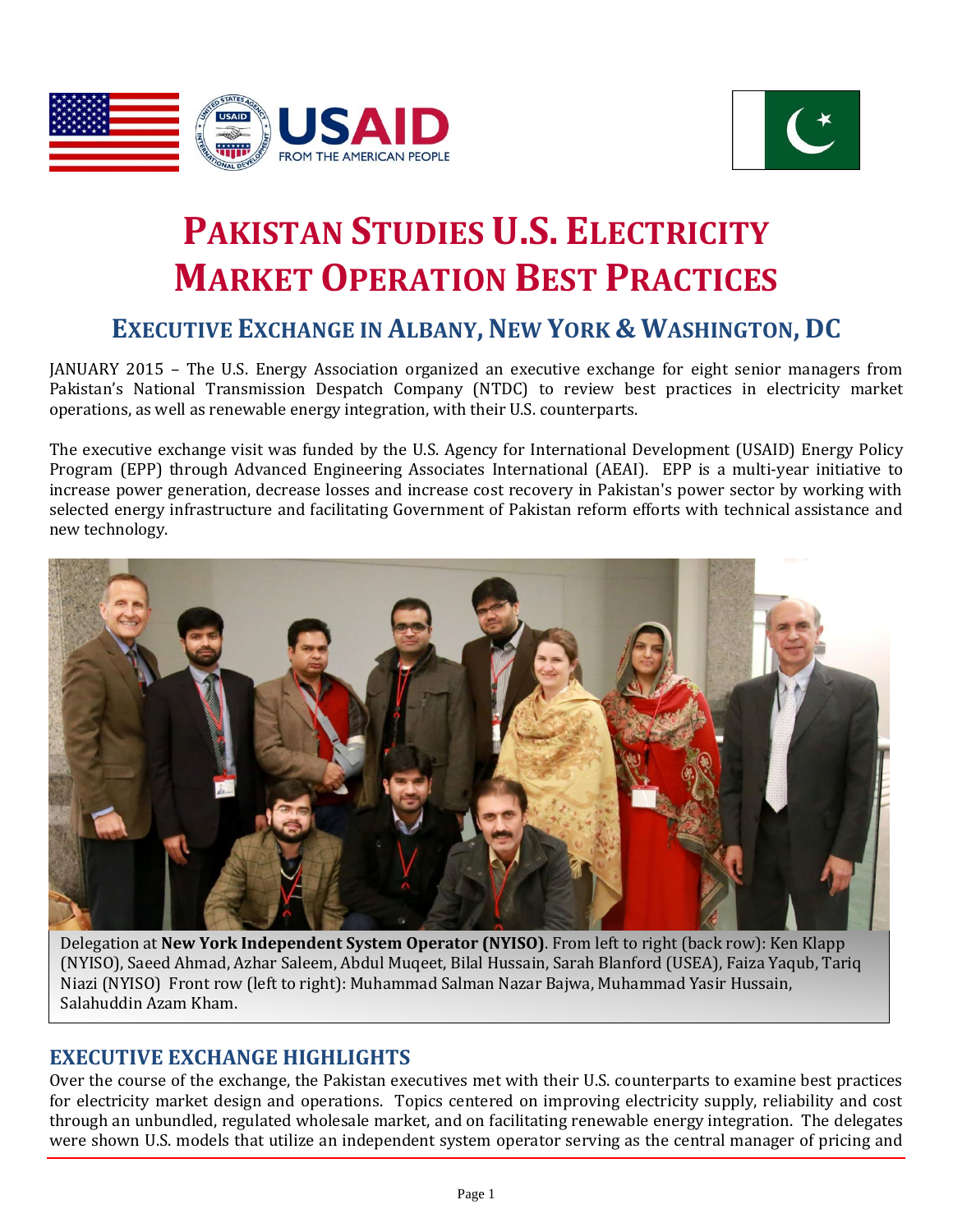dispatching generation through a clearing price mechanism. This model relies on multiple sellers (generators) and can accommodate a single or multiple buyers (distribution companies or end-users).

The Pakistan delegation met with a variety of entities in Albany, New York and Washington, DC to discuss electricity markets including:

- Covanta Energy
- Edison Electric Institute (EEI)
- Federal Energy Regulatory Commission (FERC)
- GE Energy Consulting
- Iberdrola Hardscrabble Wind Power Project
- National Grid US
- National Regulatory Research Institute (NRRI)
- New York Independent System Operator (NYISO)
- PJM Interconnection LLC (PJM)
- Schiff Hardin LLP

Meetings highlighted best practices in:

- Market organization, staffing and functions
- Market membership and governance
- Role of market participants (IPPs, power marketers, etc.)
- Bilateral, day ahead and real time transactions
- Transmission scheduling and power dispatch
- Commercial operations
- Settlement processes
- Market monitoring/surveillance and mitigation techniques
- Ancillary services
- Renewable integration & renewable markets
- Privatization

## **BACKGROUND ON PAKISTAN'S POWER SECTOR**

Pakistan's power sector is confronted by significant challenges, including limited availability of reliable and affordable electric power, aging and inadequate transmission and distribution networks, and utility policies and practices that lag those of advanced utilities. For utilities in Pakistan, these deficiencies translate into levels of financial performance that are not self-sustaining. Yet financial self-sufficiency is critical, as Pakistan's power industry is undergoing sweeping changes, including transitioning from government-owned vertically-integrated utilities to fully autonomous entities that will engage in power generation, transmission, and distribution under the government's reform agenda. A similar industry structure exists and functions smoothly in many other countries today. In Pakistan, however, outdated policies, procedures and work practices, as well as low investment in infrastructure, are barriers to a successful transition.

#### **BACKGROUND ON NATIONAL TRANSMISSION & DESPATCH COMPANY (NTDC)**

National Transmission & Despatch Company Limited was incorporated on November 6, 1998 and commenced commercial operation on December 24, 1998. It was organized to take over all the properties, rights and asset obligations and liabilities of 220 KV and 500KV grid stations and transmission lines/network owned by Pakistan Water and Power Development Authority (WAPDA). NTDC operates and maintains twelve 500 KV and twenty nine



Pakistan delegation at **National Grid**'s Haverhill 1,016kW solar generation facility. The solar PV site, situated on a former manufactured gas plant site, has 3,565 solar panels and generates enough electricity for 200 homes annually. The site serves to save approximately 1.4 million pounds of carbon from entering the environment annually.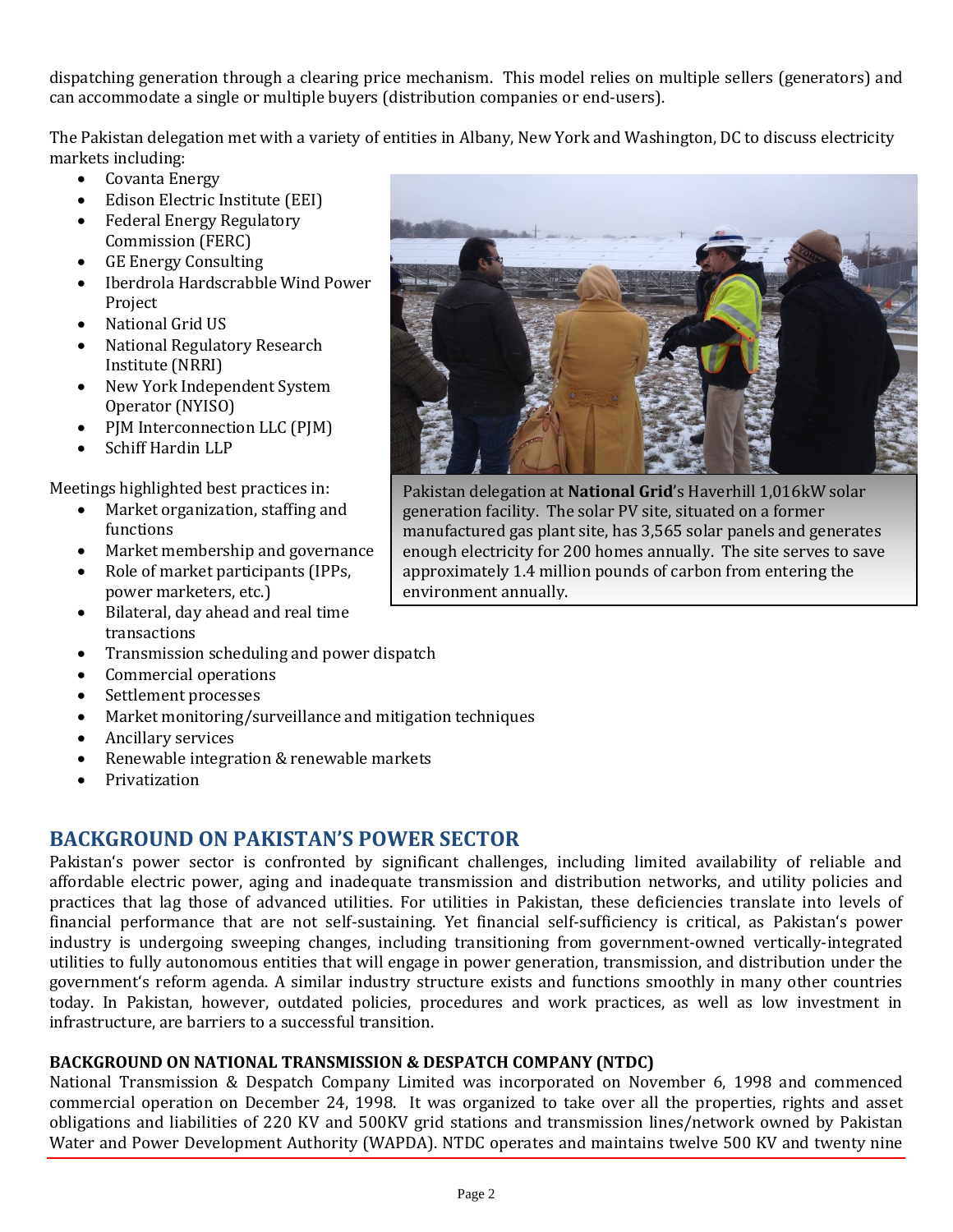220 KV grid Stations, 5077 km of 500 KV transmission lines and 7359 km of 220 KV transmission lines in Pakistan. NTDC was granted transmission license on December 31 2002 by National Electric Power Regularity Authority (NEPRA) to engage in the exclusive transmission business for a term of 30 years.

## **ELECTRICITY MARKET STRUCTURE**

The United States' electricity sector includes a large number of players that provide services through electricity generation, transmission, distribution and marketing for industrial, commercial, public and residential customers. The electricity transmission network is controlled by Independent System Operators (ISOs) or Regional Transmission Organizations (RTOs), which are not-for-profit organizations that are obliged to provide indiscriminate access to various suppliers in order to promote competition. A regional transmission organization in the United States is an organization that is responsible for moving electricity over large interstate areas. Like the European transmission system operator (TSO), an RTO coordinates, controls and monitors an electricity transmission grid. An independent system operator is an organization formed at the direction or recommendation of the Federal Energy Regulatory Commission (FERC). In the areas where an ISO is established, it coordinates, controls and monitors the operation of the electrical



The National Regulatory Research Institute (NRRI) met with the delegation and provided them with lessonslearned on electricity sector restructuring and market formation. NRRI serves as a research instrument to its dues payers. NRRI coordinates its activities to support NARUC's (an association of state regulators) policy, research, educational and member-support service to state commissions.

power system, usually within a single U.S. state, but sometimes encompassing multiple states. RTOs typically perform the same functions as ISOs, but cover a larger geographic area.

The United States has a number of RTOs and ISOs, some of which operate an electricity market. During the course of the ten-day exchange, the delegation was given overviews of three U.S. ISOs/RTOs with markets – the New York Independent System Operator, PJM, and the Electricity Reliability Council of Texas (ERCOT).

The New York ISO, headquartered in Albany, has four key roles – reliable operation of the bulk electricity grid, administration of open and competitive wholesale electricity markets, planning for New York's energy future, and advancing the technological infrastructure of the electricity system. New York operates two wholesale electricity markets – the day-ahead market (DAM) and a real time market. The vast majority of transactions take place in the day-ahead market, with a much smaller portion remaining for the real-time market as a balancing mechanism. These two markets together reflect about 50% of total generation sales. The other 50% of generation sales take place through bilateral contracts, whose generation is still dispatched and overseen by the ISO. Bilateral contracts serve very important functions to reduce volatility in the market and serve as a hedging mechanism for distribution companies in case market prices drastically rise.

The New York ISO has a unique governance structure that has proven very successful. It is stakeholder driven with committees divided between generation owners, other suppliers, transmission owners, public power, and end-use consumers. Any operational decision requires a 58% majority, which is the equivalent to at least two of the stakeholder groups. This model ensures a high-level of stakeholder buy-in and ultimately leads to fewer disputes.

#### **FORWARD CAPACITY MARKETS**

In additional to day-ahead and real-time markets, some ISOs and RTOs operate forward capacity markets. These markets are intended to incentivize power (generation, import and DSM) supply needs years in advance of demand. Most U.S. markets conduct one FCM per year to obtain capacity three years out. This allows sufficient time to obtain the power and establish the appropriate pricing signals. FERC usually reviews forward capacity markets as part of their market surveillance.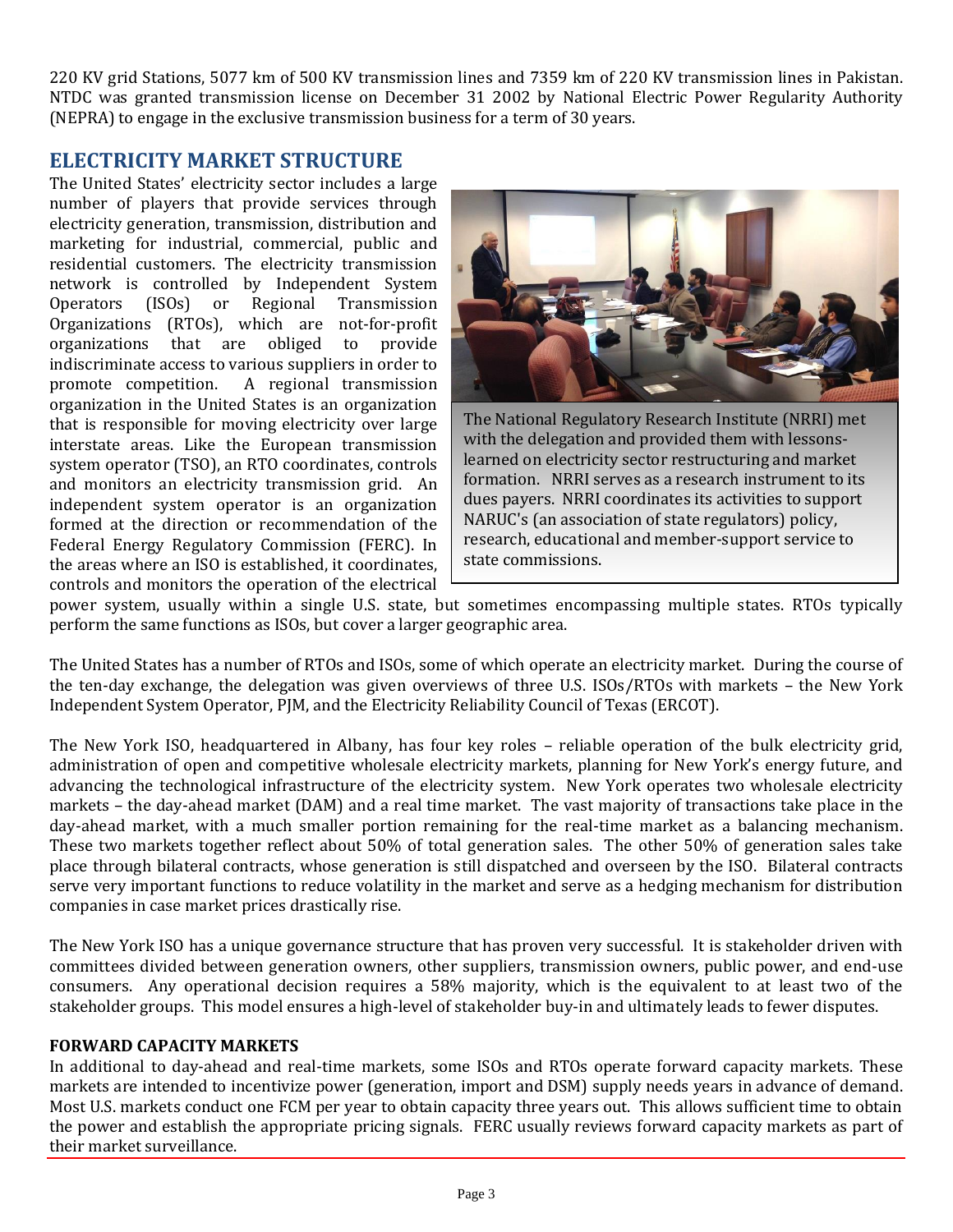#### **PRICING**

In the U.S., supply (generation) is a pass through cost – whether it's from the market or a bilateral contract. Utilities are not required to seek regulatory approval for this portion of the tariff. Instead, in the case of deregulated markets such as PJM Interconnection, ERCOT, New York, and the New England markets, they use locational marginal pricing (LMP) (sometimes known as clearing price or nodal pricing). Market price is determined by matching offers from generators to bids from consumers at each node to develop an equilibrium price, usually on an hourly interval, and is calculated separately for subregions in which the system operator's load flow model indicates that constraints will bind transmission imports. In practice, the LMP is a least-cost dispatch calculation with supply based on the generators that submitted offers in the day-ahead market, and demand based on bids from load-serving entities draining supplies at the nodes in question. Using this model, the end-user pays whatever the market price is and the distribution utility is not required to repeatedly seek approval from the regulator for this portion of the tariff.

However, the "delivery cost", which is the cost of both transmission and distribution, is regulated by the Federal Energy Regulatory Commission (FERC) and is a fixed price. On average, supply accounts for about half of a



On the final day of the executive exchange, the delegates met with representatives from Schiff Hardin LLP. Schiff Hardin has substantial experience in designing and implementing competitive electric markets in various regions of the country. The firm has actively participated in a number of cutting-edge electric issues that have arisen before the Federal Energy Regulatory Commission (FERC) as the energy industry has changed and pursued deregulation. Schiff Hardin provided the NTDC executives with valuable advice as they prepare their power sector for restructuring and an eventual market.

consumer's bill, with the delivery cost accounting for the other half.

Separate rates are set for wheeling across transmission lines in areas where there is no market, such as the Northwest. These are areas where transmission is handled solely by bilateral agreements. The rates, called Open Access Transmission Tariff (OATT), are regulated by FERC.

The competitive market relies on open-access for distribution and transmission. Meaning, that if any utility has lines that participate in the market or OATT, then the utility has to allow power to be wheeled over their lines. The utility also cannot show favoritism.

#### **BILATERAL TRANSACTIONS**

The delegation was given an overview of how bilateral transactions fit into the market-based model. Bilateral transactions are conducted between a seller and the buyer. The bilateral transaction owner must pay for the transmission usage, any transmission losses, and any congestion costs incurred. However, it is the

system operator that runs the grid, so the bilateral transaction owner must specify to the ISO the seller's point, the buyer's point, the MW amount, and a congestion cap limit. Bilaterals compete for transmission in the same manner as do generators on the system.

#### **DEMAND RESPONSE**

A key point of interest in many of the discussions was demand response – how it is conducted and its benefits to the grid. New York provides the end-user a payment equivalent to the amount saved in generation for participating in demand response. For instance, if an end-user cuts their load, saving the grid 2 MW in demand, then the end-user will be given the equivalent of 2 MW as priced by the market.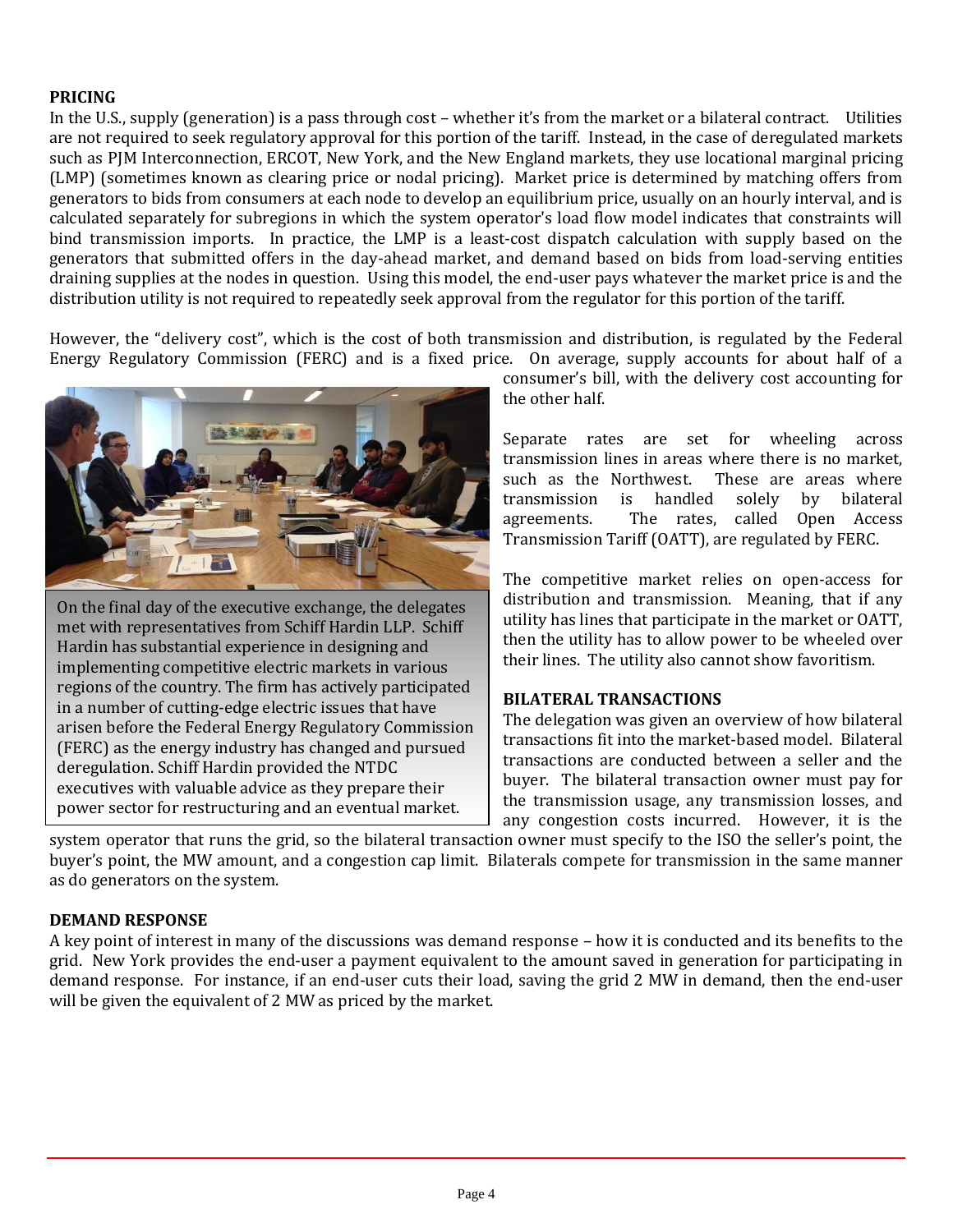#### **DISTRIBUTED GENERATION**

Distributed generation, particularly renewable energy, is having an increasingly bigger impact on the grid and on the system operator's ability to balance and plan. A number of discussions were held regarding distributed generation and net metering. Every state in the U.S. handles it a bit differently but the general feeling is that every customer should pay some capacity fee as compensation for the security of supply the utility is offering them, as well as to support the transmission grid that the end-user requires.

#### **PLANNING**

Transmission planning is conducted continuously. Normally, the ISO or RTO leads the planning. Insight, studies and recommendations are first conducted and taken by the local transmission utility. This information is then fed to the ISO or RTO, who combine it with other regional information. Simultaneously, the Federal Energy Regulatory Authority (FERC) collects information from the ISOs and RTOs and



Power by Association<sup>s\*</sup>

While in Washington, the delegation met with the Edison Electric Institute (EEI) – an association that represents all U.S. investor-owned electric companies. EEI provides public policy leadership, strategic business intelligence, and essential conferences and forums to its U.S. and international members. EEI provided some valuable insight to the delegation on how to handle net metering and distributed generation so that it is fair and minimizes adverse impacts to the grid.

examines it with their own studies. If it is found that additional transmission is required, steps will be taken to incentivize stakeholders to build. However, ultimately, the choice is voluntary. Transmission expansion is not mandated. However, the USDOE also conducts a national congestion study every three years and can designate national interest corridors if it sees an urgent need for a transmission line. FERC has backstop authority to permit the line in a national interest corridor if the state commissions do not make a decision within one year. USDOE also coordinates the construction of transmission lines when they have multiple jurisdictions or go over federal land.

#### **TRANSMISSION INFRASTUCTURE**

Like many countries, the U.S. is experiencing a potential shortfall risk of transmission capacity. With the increase in renewable energy, additional transmission capacity needs to be built to transmit the power (often located in remote areas) to the load centers. For the U.S., the majority of the renewable power capacity is located in the middle of the country, but the majority of Americans live on the East and West coasts. Additionally, population centers, such as New York City, have high electricity costs since they not only don't have adequate local generation, but they have to pay congestion costs if the transmission capacity is inadequate to bring in sufficient supply. Therefore, the U.S. has begun to take steps to incentivize transmission expansion.

Most transmission infrastructure is built by the service area host utility. As mentioned above, the ISO/RTO and FERC can take steps to incentive transmission expansion. In these cases, FERC approves on average about 10% return-onequity, which is considered a worthwhile return to incentivize the industry.

In most cases, transmission is built by the existing host transmission utility. However, there is an increasing role for merchant transmission companies as well, who are only responsible for building the transmission; they do not operate it.

### **RENEWABLE INTEGRATION**

Integrating renewables and intermittent resources is a large concern for NTDC as Pakistan begins to develop wind. Currently, Pakistan has 250 MW of wind capacity, but an additional 1700 MW is planned by 2017. With peak load at approximately 30,000 MW, wind represents a significant contribution to the overall supply. Participants discussed the successful integration of renewables with National Grid, PJM and the NYISO, Schiff Hardin, Covanta and GE and how it impacts the market.



Pakistan delegation standing in front of a GE wind turbine blade at GE's headquarters in Schenectady, New York.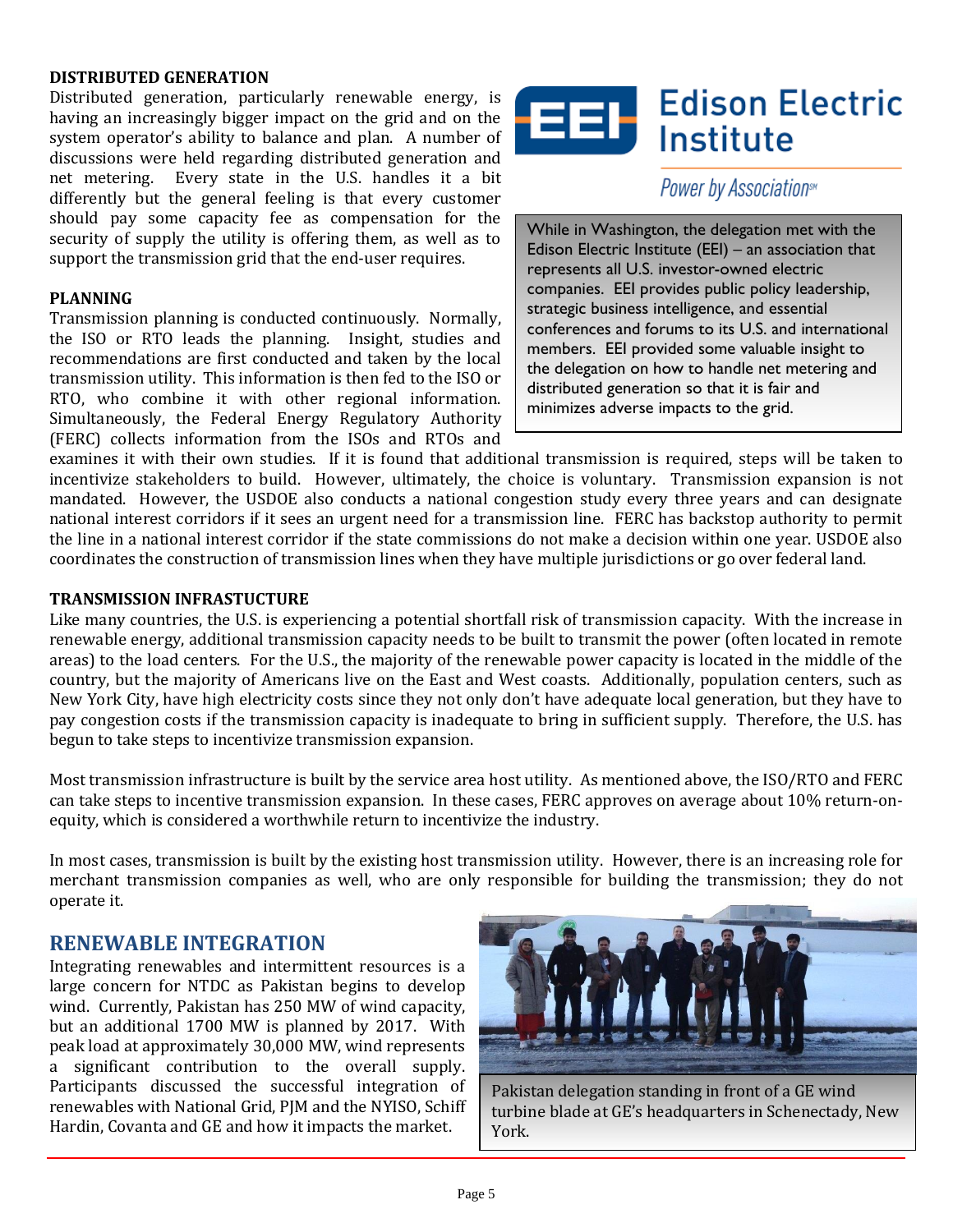GE Consulting focused their presentation on the impacts of renewable energy on the U.S. electricity markets. GE led the delegation through a useful overview of the "duck curve." The duck curve was first developed by the California Independent System Operator to describe how massive amounts of distributed generation photovoltaic systems could cause problems to the state's supply-demand balance on its electricity grid. In many cases, renewable energy is given a must-run status, as in Pakistan. However, GE Energy warned that this rule can be problematic as the overall percentage of renewables increases, forcing the system operator to shed load to keep the grid stable.

Schiff Hardin led a discussion on the legal and financial aspects for designating renewables as must-run facilities. The must-run status is important to ensure that the facilities receive a reasonable rate of return and don't go bankrupt. The alternative is that the facility is not utilized, therefore does not make enough money and goes bankrupt. In that case, transmission was built that is now useless and there is an incurred cost that falls ultimately on the taxpayer. However, on the flip side of this is the scenario of a grid that has integrated large amounts of renewables to the point that traditional generation is no longer making enough revenue to survive. It is government and the ISO/RTO's responsibility to find a happy balance between these two scenarios.



Herkimer County, New York, was built and is owned and operated by Iberdrola Renewables. In addition to the turbines, the project consists a 34.5 kV collection system feeding into a 230/34.5 kV collector substation that interconnects to National Grid. POWER Engineers provided complete detailed design for the underground and overhead collection system, the collector substation, and the SCADA/communications system. POWER Engineers also developed procurement specifications for project components. Hardscrabble features wind turbines stand on 100-meter towers. The project produces enough electricity to power over 25,000 typical New York homes each year. The clean, homegrown energy produced at Hardscrabble has a pollution-offset equal to removing an estimated 26,000 cars from the road each year. The project came online in January of 2011, and will make a number of one-time and recurring payments to landowners and local jurisdictions over the life of the project.

While in Washington, DC, the delegation toured the Covanta Lorton Resource Recovery Facility, a mass-burn wasteto energy-plant connected to a local utility's transmission grid. The facility operates through a revenue sharing arrangement with Fairfax County, Virginia, who supplies the majority of the waste. The waste-to-energy plant reduces the volume of garbage by 90% and the weight by 75% and results in a one ton reduction of CO2 for each ton of garbage used. The facility has a series of water wall furnaces with reverse-reciprocating grates and ash handling system that process 30,000 tons of solid waste. Through two 62.5 MW turbines, the plant can produce up to 100 MW. 80 megawatts of renewable energy is sold to Dominion Virginia Power Company through a Power Purchase Agreement (PPA). Dominion participates in the day-ahead market (DAM) and provides Covanta with the DAM price. Covanta is then provided with the market real-time price for any generation exceeding 80 MW.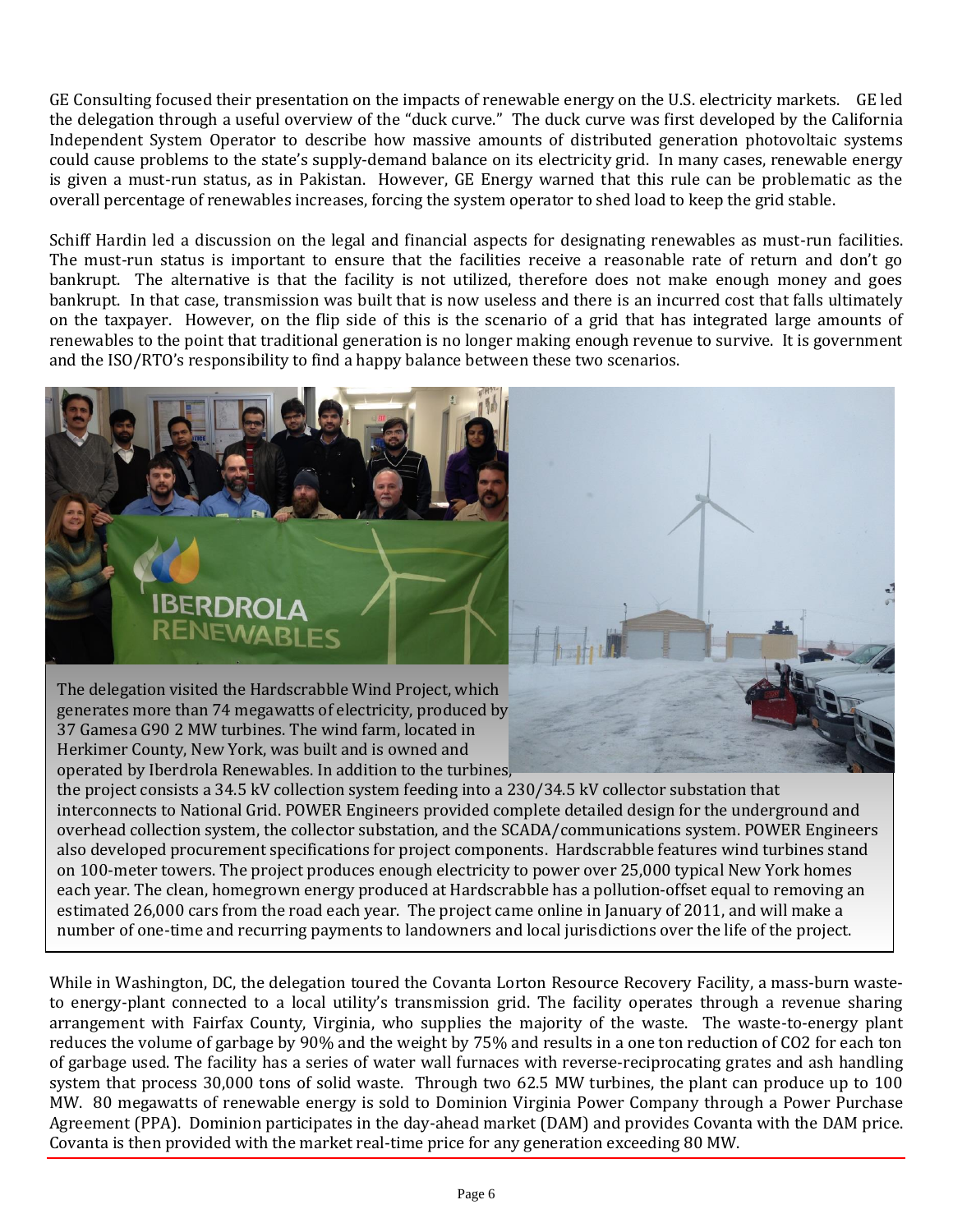## **ELECTRICITY MARKET MONITORING AND OVERSIGHT**

Oversight was a key topic mentioned throughout all the meetings and was the main focus of the delegation's meetings with the Federal Energy Regulatory Commission (FERC). FERC is an independent agency that regulates the interstate transmission of electricity, natural gas, and oil. FERC discussed how it regulates the transmission and wholesale sales of electricity in interstate commerce, protects the reliability of the high voltage interstate transmission system through mandatory reliability standards, monitors and investigates energy markets, and enforces FERC regulatory requirements through civil penalties and other means. FERC stressed the need for violations and market manipulations to be enforced and penalized in proportion to the severity of the violation.



The delegation met with Sarah McKinley from the Federal Energy Regulatory Commission, or FERC. FERC is an independent agency that regulates the interstate transmission of electricity, natural gas, and oil. While state regulators are responsible for intrastate transmission (transfers of power within state boundaries), FERC is responsible for the oversight of wholesale transactions (sales of energy for resale) and interstate transmission (transfers of power across state lines).

## **RESULTS**

The Pakistani delegation discussed market operations and renewable integration with their U.S. counterparts for seven days. As a result of this program, the delegates learned:

- To improve reliability, the market needs to develop incentives to ensure generators are available to supply power during peak times. For example, the New York ISO uses "shortage pricing" in January (the month with the highest demand), which penalizes generators if they are unavailable.
- GE Energy Consulting recommended that Pakistan consider implementing a Renewable Energy Production Credit scheme, wherein the generator is given a tax credit for every megawatt of renewable energy produced. Some financial institutions are using this method to finance smaller IPPs.
- Retail competition is not necessary for a functioning market. However, adequate generation is required to ensure competition and provide an incentive for generators to offer their supply as cheaply as possible.
- As Pakistan is planning on implementing a market in the coming years, PPAs should be drafted in such a way that allows for future market participation, while still maintaining a healthy portion of supply to remain as bilateral contracts.
- GE offered to have their India office share their experiences with renewable integration into the market.
- The delegation held extensive discussions with its U.S. hosts on how standards are drafted, and what are the existing standards for construction, operation, and maintenance of the transmission system. In the U.S., industry usually creates the standard and it goes through member and FERC review before being finalized. Once it is final, it is mandatory and enforceable. Delegates were referenced to North American Electric Reliability Corporation standards, Occupational Safety and Health Administration, and other U.S. government guidelines.
- When opening up an area to retail competition, the original supplier and utility of the service territory is designated as the "supplier of last resort" (SoLR). If the retail choice supplier goes bankrupt or fails to provide supply to the customer, then the SoLR is legally obligated to fill that role. However, since this designation carries some financial and planning responsibility, it is important to provide financial compensation to the SoLR.
- The Pakistan delegation expressed the distribution companies' concern that implementing supplier competition will hurt distribution companies' profit. The U.S. institutions reassured them that allowing supplier competition rarely results in significant financial impact to the original host utility. Delivery costs for transmission and distribution are provided through a secure rate of return because they are regulated and supply is provided as a pass through cost. Energy Supply Companies (ESCOs), on the other hand, may be able to provide the customer with a lower rate, but they are also taking on considerable risk as they purchase